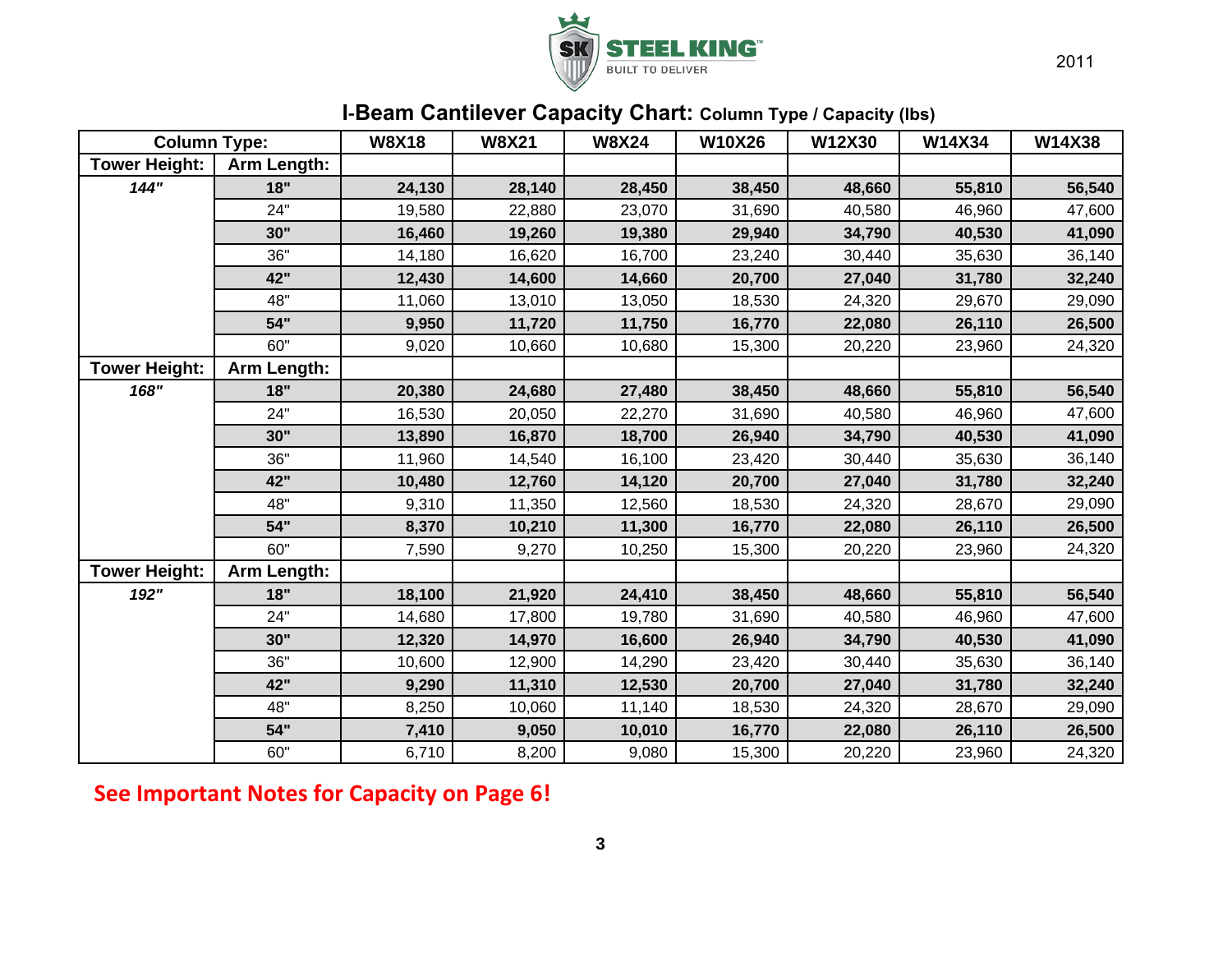

|                      |                    | I-Beam Cantilever Capacity Chart: Column Type / Capacity (Ibs) |              |              |               |        |        |        |
|----------------------|--------------------|----------------------------------------------------------------|--------------|--------------|---------------|--------|--------|--------|
| <b>Column Type:</b>  |                    | <b>W8X18</b>                                                   | <b>W8X21</b> | <b>W8X24</b> | <b>W10X26</b> | W12X30 | W14X34 | W14X38 |
| <b>Tower Height:</b> | Arm Length:        |                                                                |              |              |               |        |        |        |
| 216"                 | 18"                | 15,900                                                         | 19,260       | 21,450       | 34,300        | 48,660 | 55,810 | 56,540 |
|                      | 24"                | 12,890                                                         | 15,640       | 17,370       | 28,260        | 40,580 | 46,960 | 47,600 |
|                      | 30"                | 10,820                                                         | 13,140       | 14,580       | 24,010        | 34,790 | 40,530 | 41,090 |
|                      | 36"                | 9,300                                                          | 11,320       | 12,540       | 20,850        | 30,440 | 35,630 | 36,140 |
|                      | 42"                | 8,140                                                          | 9,920        | 10,990       | 18,410        | 27,040 | 31,780 | 32,240 |
|                      | 48"                | 7,230                                                          | 8,820        | 9,760        | 16,470        | 24,320 | 28,670 | 29,090 |
|                      | 54"                | 6,480                                                          | 7,920        | 8,770        | 14,890        | 22,080 | 26,110 | 26,500 |
|                      | 60"                | 5,870                                                          | 7,180        | 7,950        | 13,570        | 20,220 | 23,960 | 24,320 |
| <b>Tower Height:</b> | <b>Arm Length:</b> |                                                                |              |              |               |        |        |        |
| 240"                 | 18"                | 14,680                                                         | 17,790       | 19,810       | 31,970        | 48,640 | 55,790 | 56,520 |
|                      | 24"                | 11,880                                                         | 14,430       | 16,030       | 26,320        | 40,560 | 46,940 | 47,580 |
|                      | 30"                | 9,960                                                          | 12,110       | 13,440       | 22,350        | 34,770 | 40,500 | 41,060 |
|                      | 36"                | 8,550                                                          | 10,410       | 11,540       | 19,400        | 30,410 | 35,600 | 36,110 |
|                      | 42"                | 7,470                                                          | 9,120        | 10,100       | 17,120        | 27,000 | 31,740 | 32,200 |
|                      | 48"                | 6,610                                                          | 8,090        | 8,960        | 15,300        | 24,270 | 28,630 | 29,050 |
|                      | 54"                | 5,920                                                          | 7,250        | 8,030        | 13,820        | 22,040 | 26,060 | 26,450 |
|                      | 60"                | 5,340                                                          | 6,560        | 7,260        | 12,580        | 20,160 | 23,910 | 24,260 |
| <b>Tower Height:</b> | Arm Length:        |                                                                |              |              |               |        |        |        |
| 264"                 | 18"                |                                                                | 16,130       | 17,960       | 28,800        | 44,890 | 55,790 | 56,520 |
|                      | 24"                |                                                                | 13,080       | 14,530       | 23,710        | 37,410 | 46,940 | 47,580 |
|                      | 30"                |                                                                | 10,970       | 12,180       | 20,120        | 32,050 | 40,500 | 41,060 |
|                      | 36"                |                                                                | 9,430        | 10,460       | 17,460        | 28,020 | 35,600 | 36,110 |
|                      | 42"                |                                                                | 8,250        | 9,140        | 15,400        | 24,890 | 31,740 | 32,200 |
|                      | 48"                |                                                                | 7,310        | 8,100        | 13,760        | 22,330 | 28,630 | 29,050 |
|                      | 54"                |                                                                | 6,550        | 7,260        | 12,420        | 20,260 | 26,060 | 26,450 |
|                      | 60"                |                                                                | 5,920        | 6,560        | 11,300        | 18,520 | 23,910 | 24,260 |

**See Important Notes for Capacity on Page 6!**

4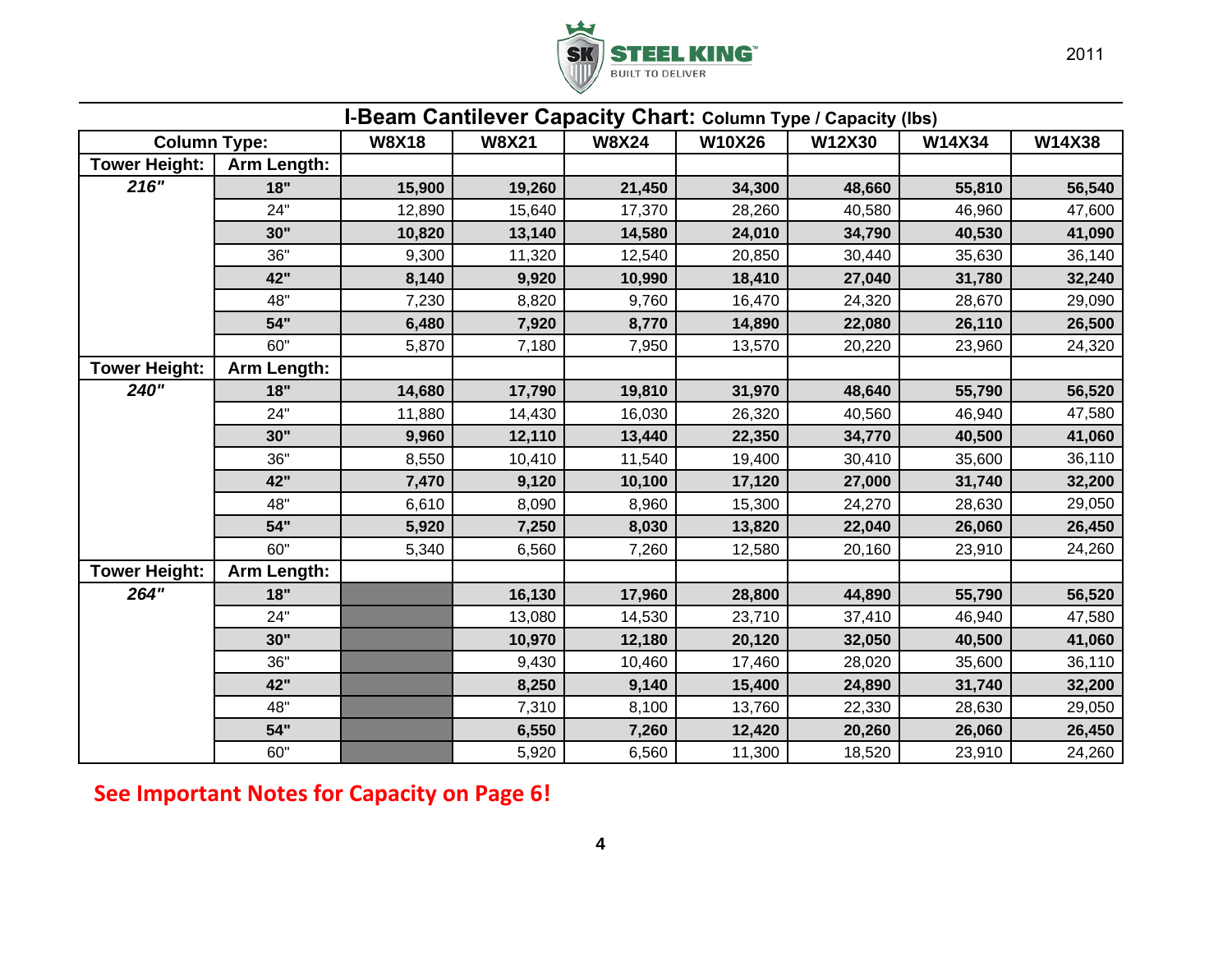

|                      | I-Beam Cantilever Capacity Chart: Column Type / Capacity (lbs) |              |              |              |        |        |        |        |
|----------------------|----------------------------------------------------------------|--------------|--------------|--------------|--------|--------|--------|--------|
| <b>Column Type:</b>  |                                                                | <b>W8X18</b> | <b>W8X21</b> | <b>W8X24</b> | W10X26 | W12X30 | W14X34 | W14X38 |
| <b>Tower Height:</b> | Arm Length:                                                    |              |              |              |        |        |        |        |
| 288"                 | 18"                                                            |              | 14,820       | 16,500       | 26,350 | 40,810 | 55,660 | 56,520 |
|                      | 24"                                                            |              | 12,010       | 13,350       | 21,690 | 34,010 | 46,820 | 47,580 |
|                      | 30"                                                            |              | 10,070       | 11,180       | 18,400 | 29,130 | 40,380 | 41,060 |
|                      | 36"                                                            |              | 8,650        | 9,590        | 15,960 | 25,460 | 35,480 | 36,110 |
|                      | 42"                                                            |              | 7,560        | 8,380        | 14,080 | 22,590 | 31,620 | 32,200 |
|                      | 48"                                                            |              | 6,700        | 7,430        | 12,570 | 20,290 | 28,510 | 29,050 |
|                      | 54"                                                            |              | 6,000        | 6,650        | 11,340 | 18,390 | 25,940 | 26,450 |
|                      | 60"                                                            |              | 5,410        | 6,000        | 10,320 | 16,810 | 23,780 | 24,260 |
| <b>Tower Height:</b> | Arm Length:                                                    |              |              |              |        |        |        |        |
| 312"                 | 18"                                                            |              | 13,870       | 15,450       | 24,820 | 38,670 | 52,000 | 56,500 |
|                      | 24"                                                            |              | 11,230       | 12,480       | 20,410 | 32,210 | 43,730 | 47,550 |
|                      | 30"                                                            |              | 9,400        | 10,440       | 17,310 | 27,580 | 37,700 | 41,030 |
|                      | 36"                                                            |              | 8,060        | 8,940        | 15,000 | 24,090 | 33,110 | 36,070 |
|                      | 42"                                                            |              | 7,030        | 7,800        | 13,210 | 21,360 | 29,500 | 32,160 |
|                      | 48"                                                            |              | 6,220        | 6,890        | 11,780 | 19,170 | 26,580 | 29,010 |
|                      | 54"                                                            |              | 5,550        | 6,160        | 10,620 | 17,370 | 24,170 | 26,400 |
|                      | 60"                                                            |              | 4,990        | 5,540        | 9,640  | 15,860 | 22,140 | 24,210 |
| <b>Tower Height:</b> | Arm Length:                                                    |              |              |              |        |        |        |        |
| 336"                 | 18"                                                            |              | 12,890       | 14,350       | 23,060 | 35,920 | 48,330 | 54,570 |
|                      | 24"                                                            |              | 10,430       | 11,590       | 18,960 | 29,920 | 40,630 | 45,920 |
|                      | 30"                                                            |              | 8,730        | 9,690        | 16,070 | 25,610 | 35,030 | 39,610 |
|                      | 36"                                                            |              | 7,480        | 8,300        | 13,920 | 22,360 | 30,760 | 34,800 |
|                      | 42"                                                            |              | 6,520        | 7,230        | 12,260 | 19,820 | 27,400 | 31,010 |
|                      | 48"                                                            |              | 5,750        | 6,390        | 10,930 | 17,780 | 24,680 | 27,950 |
|                      | 54"                                                            |              | 5,130        | 5,700        | 9,840  | 16,110 | 22,440 | 25,420 |
|                      | 60"                                                            |              | 4,610        | 5,120        | 8,930  | 14,700 | 20,550 | 23,290 |

**See Important Notes for Capacity on Page 6!**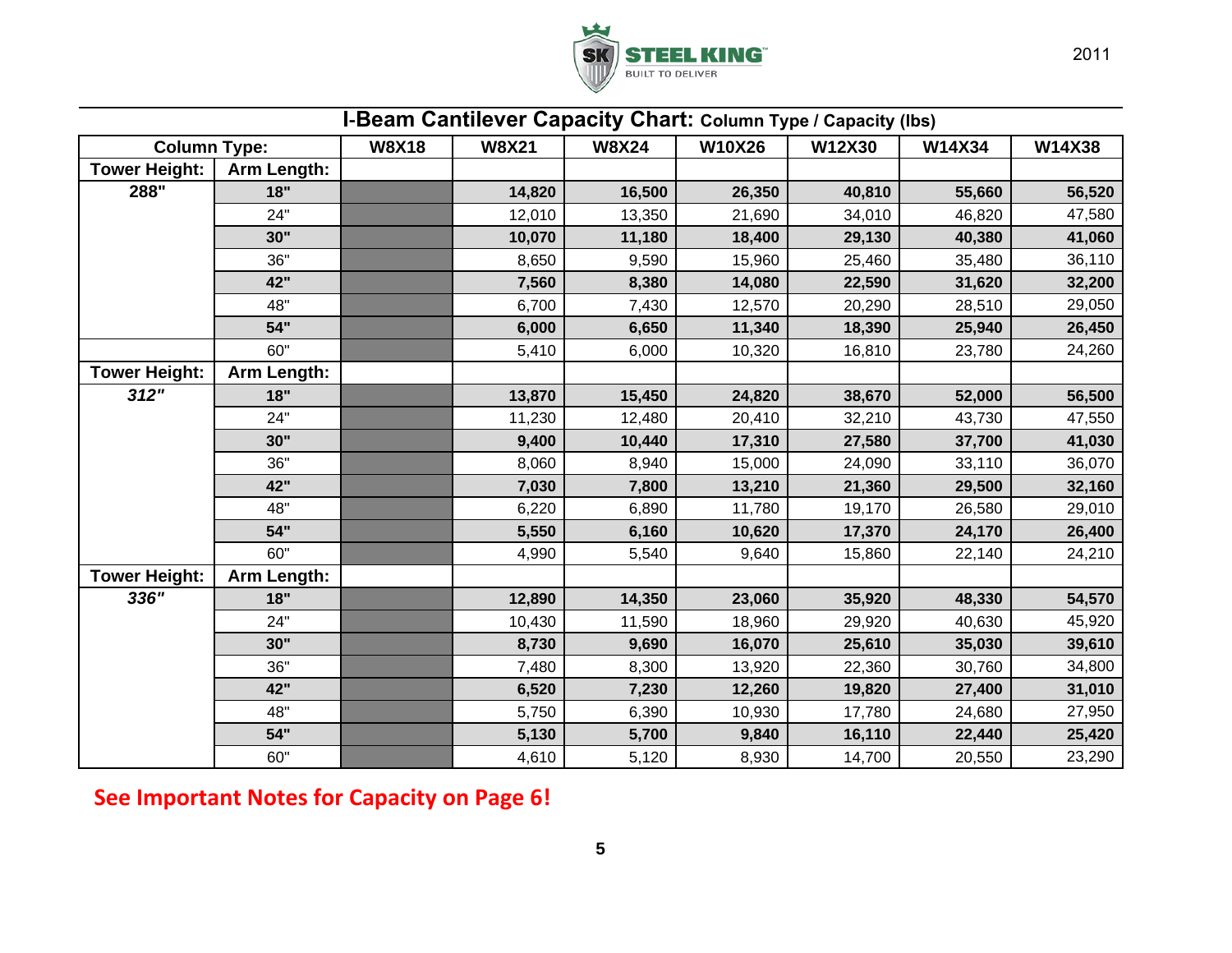

#### **W8X18 W8X21 W8X24 W10X26 W12X30 W14X34 W14X38Arm Length: 18" 12,030 13,400 21,530 33,530 45,140 50,970** 24"" 9,730 | 10,820 | 17,700 | 27,920 | 37,950 | 42,880 **30" 8,140 9,040 15,000 23,900 32,710 36,980** 36"" 6,970 | 7,730 | 12,990 | 20,860 | 28,720 | 32,490 **42" 6,070 6,740 11,430 18,490 25,580 28,950** 48"" 5,360 | 5,940 | 10,190 | 16,580 | 23,030 | 26,090 **54" 4,770 5,300 9,170 15,020 20,930 23,720** 60"" | 3,700 | 4,280 | 4,760 | 8,320 | 13,700 | 19,170 | 21,730 | **Tower Height:** *360"***Column Type:**

### **I‐Beam Cantilever Capacity Chart: Column Type / Capacity (lbs)**

#### **Capacity Charts Important Notes:**

**A) Top Arm Location:** The top arm for I‐beam cantilever rack can be no closer to the top column than the depth of the column. So for W8 columns, the top arm needs to be at least 8" below the top of the column. For W12 columns, the top arm needs to be at least 12" below the top of the column. This is so the top arm has the necessary capacity

**B) Verticle Arm Spacing:** I‐beam <sup>=</sup> 4" increments

**C) Height‐to‐depth ratio:** Height to depth ratio shall not exceed 6 to 1, but this does include the depth of the column for single‐sided applications.